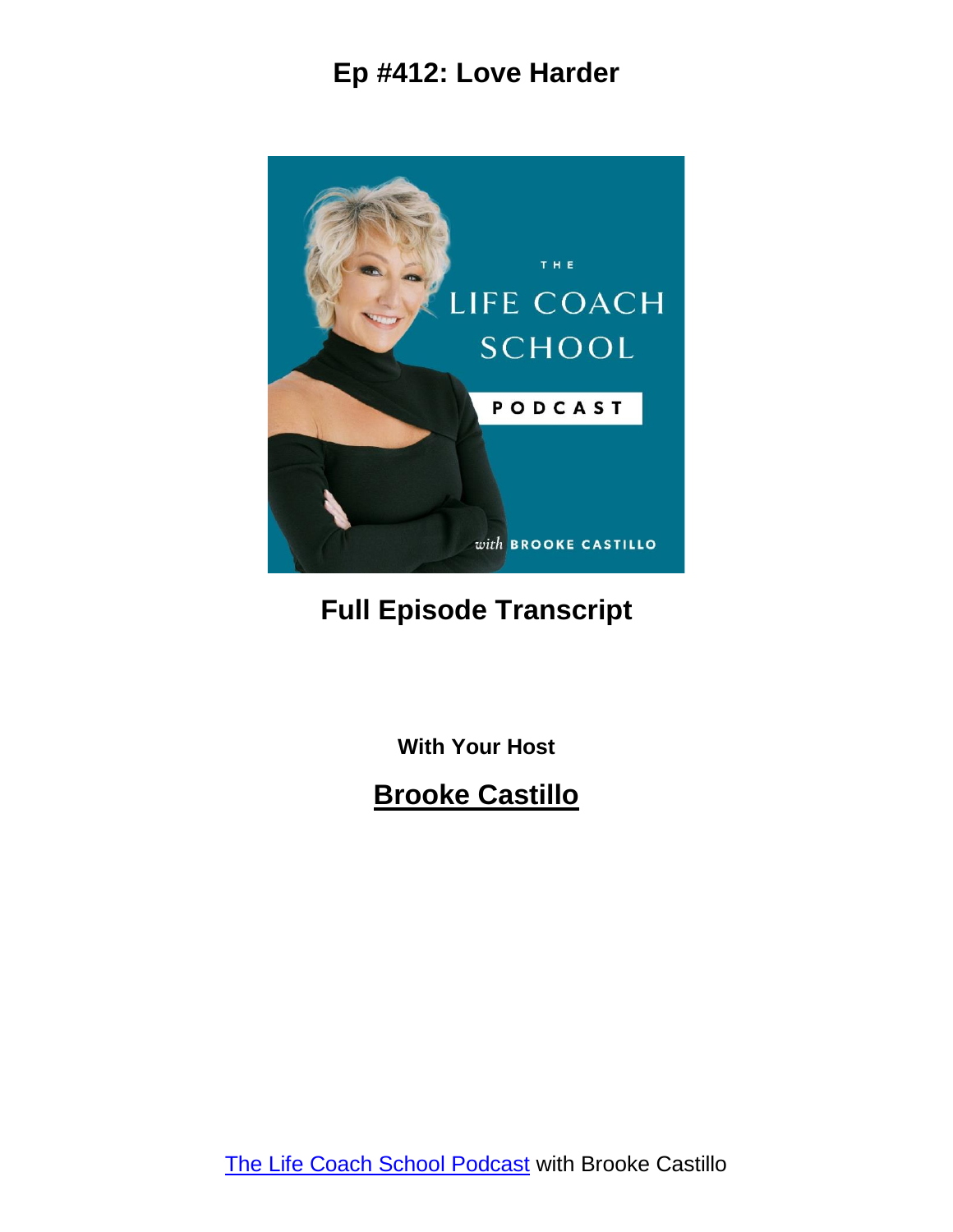You are listening to *The Life Coach School Podcast* with Brooke Castillo episode 412.

Welcome to *The Life Coach School Podcast*, where it's all about real clients, real problems and real coaching. And now your host, Master Coach Instructor, Brooke Castillo.

So, today I'm going to record a podcast that will be incredibly challenging for me to record. So, there will be lots of pauses. But I'm going to do my best to get through it. It's about my dog. It's called love Hard.

My dog is dying; my little guy, Rocket. So, I wanted to do a podcast on this for y'all because I'm learning so much about love.

My beloved dog Rocket is dying the vert gave him three months to live. I can't stop crying. I already miss him, and he's right here. I decided to take a road trip with him and Rory – okay, this is funny actually. It might have not been a good idea – from my penthouse in Austin to a dog-friendly home in Scottsdale.

And I was laughing because I've been on this road trip and I've been texting my friends and telling them, "I'm in a minivan with all my luggage in that back and the dogs." And if you've ever done this drive, it's tumbleweed. That's what we're talking about. It's West Texas. It's boardedup towns that are out of gas. It's scariness.

There's scary people that have been saying scary things to me. And I took my dogs on some walks and I thought I was trying to keep them safe. And I almost had – a pit bull jumped out of someone's yard and was trying to kill my dogs. It's just been quite an adventure. My back has been killing me.

But it's also been actually really good for me. My friend Tonya said, "You're such a contrast." She's like, "You're the only person I know that would get in a minivan with her dogs and drive 20 hours when you could throw your dogs in a private jet and get there in an hour." But I just wanted to do this with them.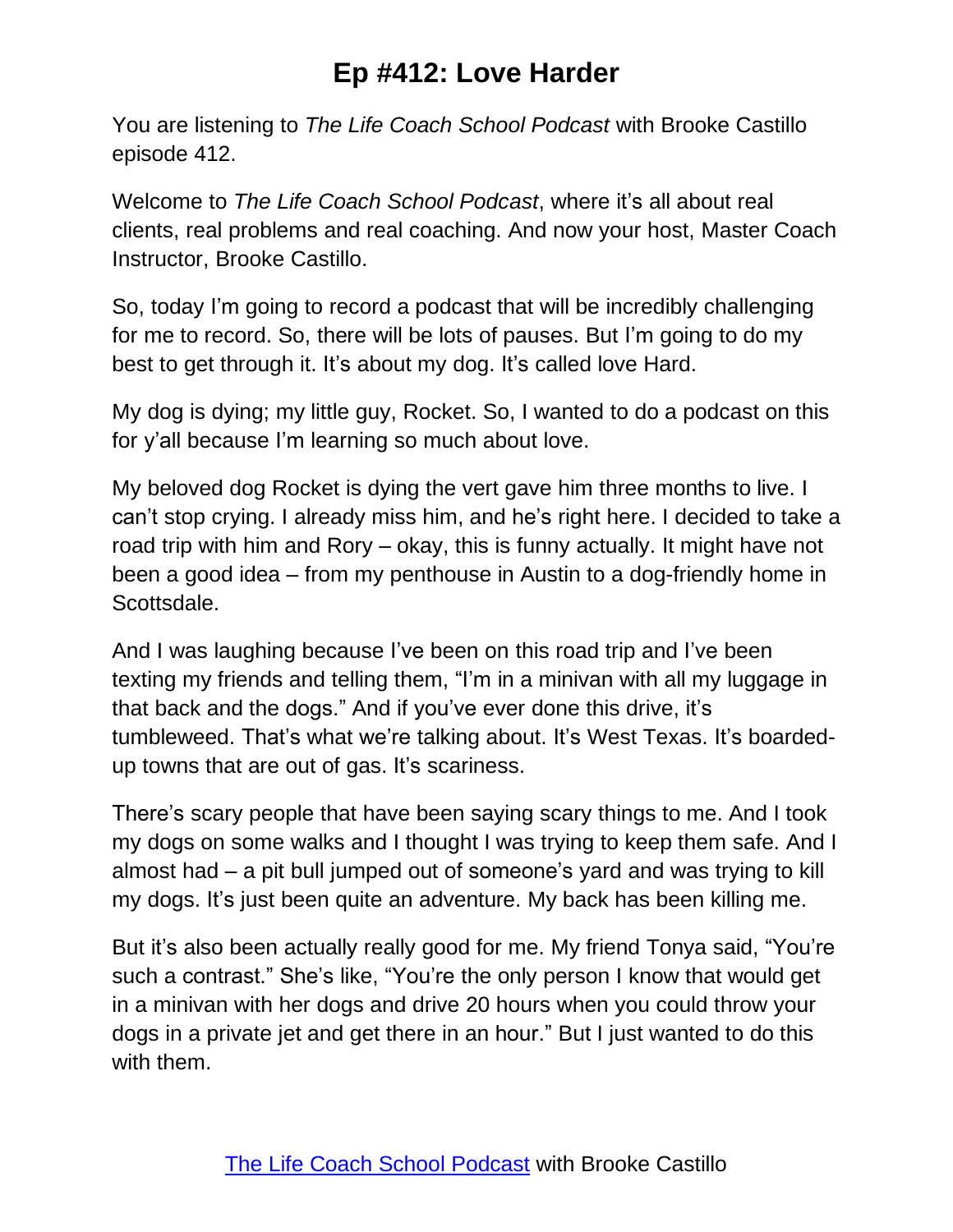And so, it's crazy. Me and my dogs, we had to stay at dog-friendly hotels, right? So, we stayed at the Marriot Suites. I can't remember what it's called; something Suites.

And in the middle of the night – I literally left all my clothes on. I don't know what was happening. But in the middle of the night, the car alarm went off. And when I was planning this trip, my assistant had said to me – my travel assistant had said to me, "I'm not recommending this trip for you. I don't think you should have all your stuff in the car while you're staying at a hotel. Somebody could steal it."

And so, of course, that was in my head. So, this car alarm went off in the middle of the night and I jumped up and I was sure someone was stealing al my stuff. And I ran outside half-dressed and looked for the minivan to see if someone was stealing my stuff.

I really do feel like we could be having a reality show. There should have been cameras. Because what was I about to do? Me and Rocket are running outside. Rory didn't even get out of bed. He's like, "It's fine."

Rocket and I are running outside, like, what are we going to do if someone's trying to steal my stuff? I'm, like, barefoot, fully dressed. Oh gosh, what a scene, my friends. What a scene.

I feel like, you know, I drive a Tesla, so I forget that you have to get gas in cars. And you can't forget to get gas when you're on this drive because there's so many long stretches of road with no gas.

And so, I finally made it to one and I went in and the guy was like, "Yeah, we're out of gas." I'm like, "What? You're a gas station. My GPS said you'd have gas. What do I do now?"

It was very scary. It was very sketchy. I almost didn't make it. I finally did. I'm okay. I got to Tucson and they had me staying at the Ritz-Carlton because they're dog-friendly. And it's just been heaven. It's amazing here.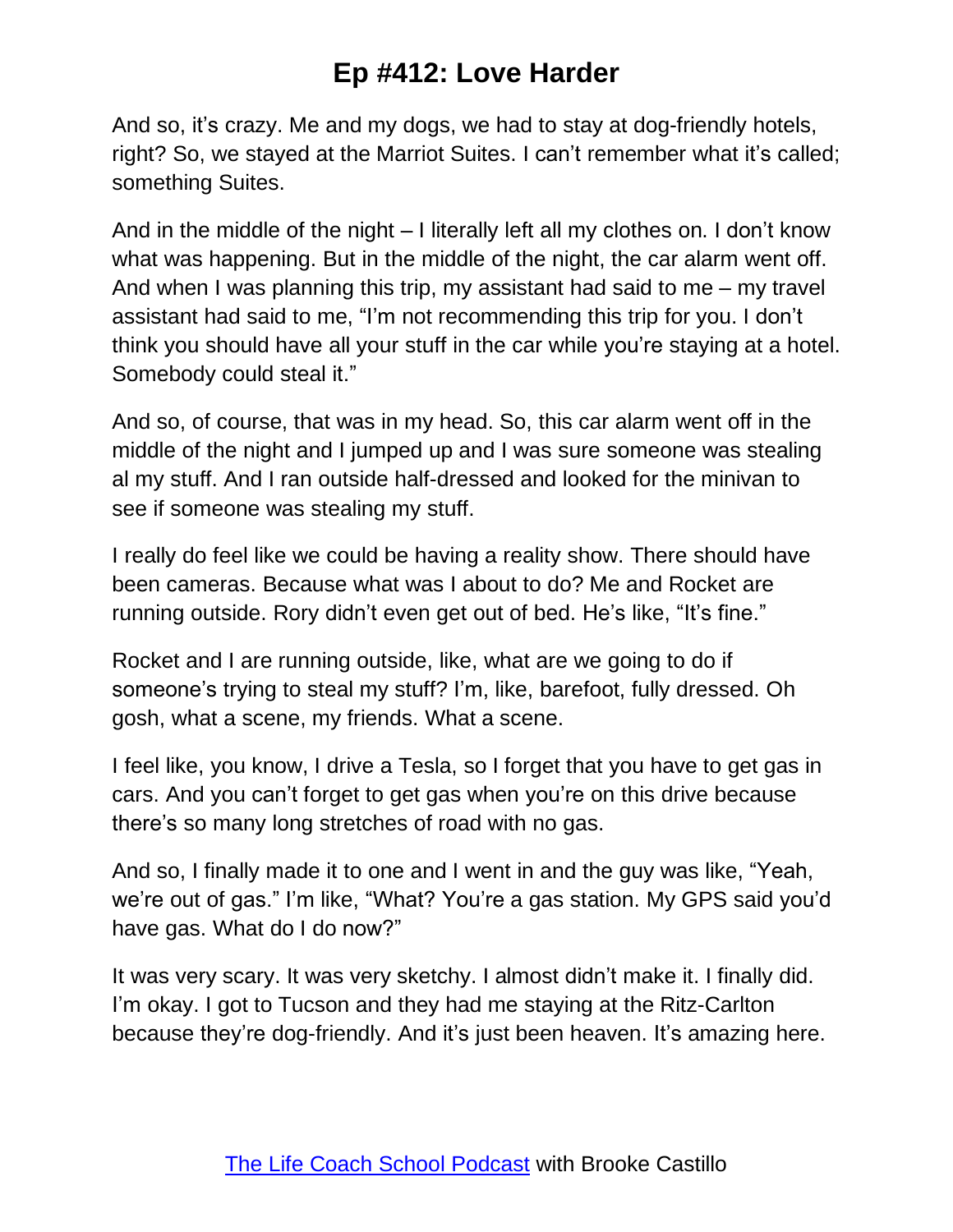Shoutout, the Ritz-Carlton in Tucson is gorgeous and it has hiking trails all over the place. So, even though Rocket, he only has three months to live, right now he's totally fine. He's totally normal. So, we've been just hiking like crazy. It's so great.

I can't stop kissing him. He doesn't know he's dying. He wants me to throw his ball like 40 times, and I do. He wants to sleep in the middle of my bed, and he does. He wants lots and lots of treats, and he gets them.

I sat at lunch out on the patio with him by my feet at the Ritz-Carlton here, which is very dog-friendly. And people want to pet him and love him and tell him and me how cute he is. We hike for hours and I watch him run and frolic and chase bunnies. And then, I cry through lunch. I'm sitting at lunch just sobbing with my sunglasses on, and on hikes, and before I fall asleep.

I try to love him harder. Like, how do you love harder, to give it all to him at once? I notice everything about him, like his little teeth, his little underbite. It's so cute and crooked. And his teeth can't quite fit all the way in there. So sometimes, they hang out. and his pink tongue sticks out from time to time.

I notice this huge growth on his leg; the one, the inoperable one, the one filled with the poison, with the cancer. This dog loves me. He follows me and obeys me to perfection. He likes me. He licks me. He sits by me. He chases me. He never wants me out of his sight. He's so cute.

When I come back into the room, he celebrates me every time. He's so excited that I've appeared in his world. He spins in a circle. He wiggles his little button of a tail until his whole body shakes.

It's so crazy, y'all because, as I go through this, nothing else matters to me. Not money. Not business. Not success. Not service. Not contribution. Just Rocket, his face, his ball, his treats.

I love loving this dog. I love being with this dog. It's just so simple, you know. I thought a lot about it. It's just unconditional love. That's what it is. It's like the best part of the human experience. It's the sweetest experience we get.